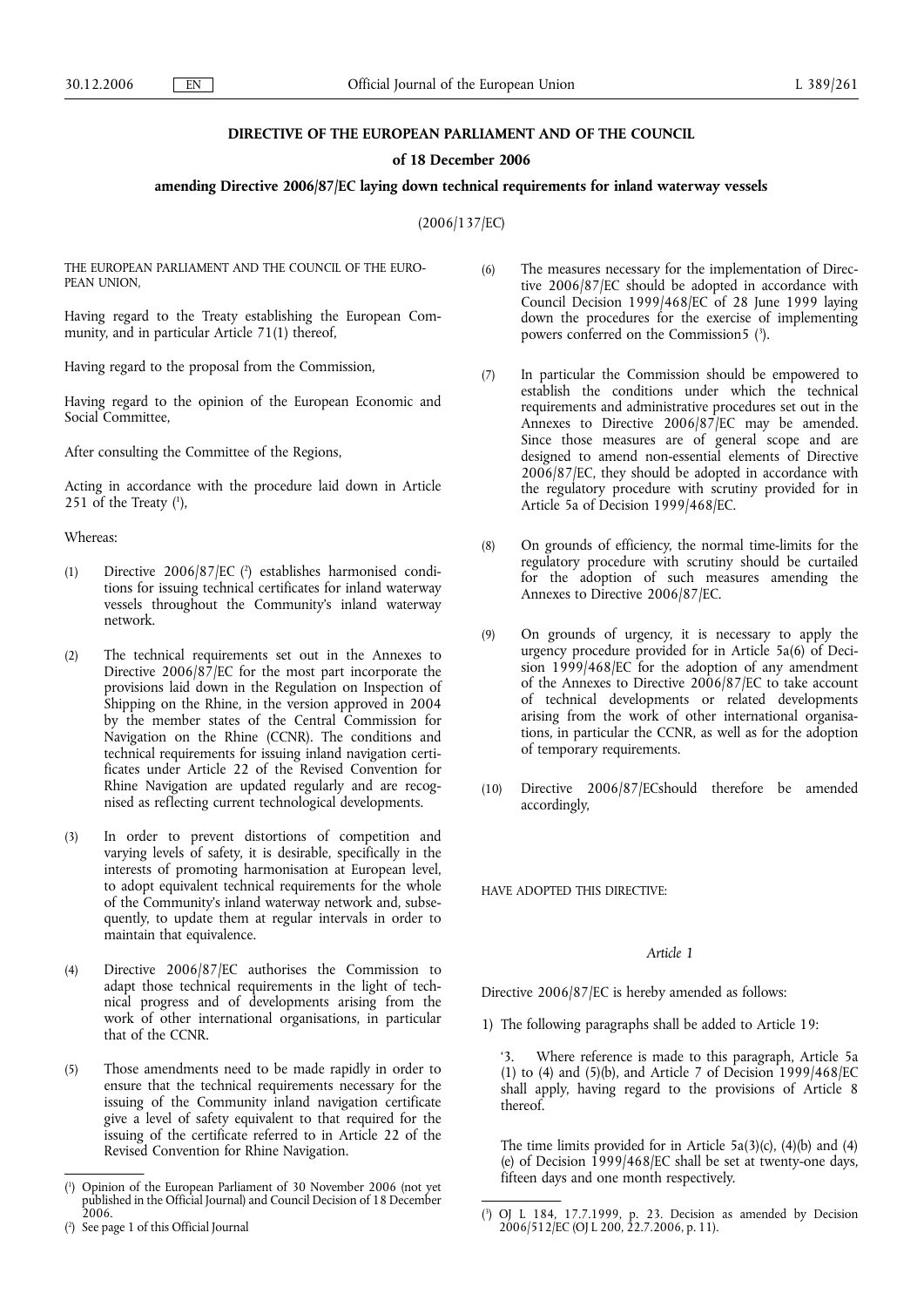4. Where reference is made to this paragraph, Article 5a (1), (2), (4) and (6), and Article 7 of Decision 1999/468/EC shall apply, having regard to the provisions of Article 8 thereof.'

2) Article 20 shall be replaced by the following:

*'Article 20*

Adaptation of the Annexes and recommendations on provisional certificates

1. Any amendments which are necessary to adapt the Annexes to this Directive to technical progress or to developments in this area arising from the work of other international organisations, in particular that of the Central Commission for Navigation on the Rhine (CCNR), to ensure that the two certificates referred to in Article 3(1)(a) are issued on the basis of technical requirements which guarantee an equivalent level of safety, or to take account of the cases referred to in Article 5, shall be adopted in accordance with the regulatory procedure with scrutiny referred to in Article 19(3). On imperative grounds of urgency, the Commission may follow the urgency procedure referred to in Article 19(4).

Those amendments shall be made rapidly in order to ensure that the technical requirements for the issuing of the Community inland navigation certificate recognised for navigation on the Rhine give a level of safety equivalent to that required for the issuing of the certificate referred to in Article 22 of the Revised Convention for Rhine Navigation.

2. Notwithstanding paragraph 1, the Commission shall adopt the approvals referred to in Article 5(2) in accordance with the procedure referred to in Article 19(2).

3. The Commission shall decide on recommendations from the Committee on the issue of provisional Community inland navigation certificates in accordance with Article 2.19 of Annex II.'

3) Annex II shall be amended as follows:

1) Article 1.06 shall be replaced by the following:

'1.06

Temporary requirements

Temporary requirements designed to amend non-essential elements of this Directive, by supplementing it, may be adopted, in accordance with the regulatory procedure with scrutiny referred to in Article 19(4) of this Directive, where it is found urgently necessary, for the purposes of adaptation to technical progress of inland waterway transport, to allow derogations from the provisions of this Directive or to allow tests. The requirements shall be published and shall be valid for a maximum of three years. They shall enter into force at the same time and shall be annulled under the same conditions in all Member States.'

2) Article 10.03a(5) shall be replaced by the following:

'5. Systems spraying smaller quantities of water shall have a type-approval pursuant to IMO Resolution A 800 (19) or another recognised standard. Such recognitions, when designed to amend non-essential elements of this Directive, shall be adopted in accordance with the regulatory procedure with scrutiny referred to in Article 19(3) of this Directive. Type-approval shall be carried out by an approved classification society or an accredited testing institution. The accredited testing institution shall comply with the European standard for general requirements for the competence of testing and calibrating laboratories (EN ISO/IEC 17025: 2000).

- 3) Article 10.03b(1) shall be replaced by the following:
	- '1. Extinguishing agents

For protecting engine rooms, boiler rooms and pump rooms, the following extinguishing agents may be used in permanently installed fire-fighting systems:

- (a)  $CO<sub>2</sub>$  (carbon dioxide);
- (b) HFC 227 ea (heptafluoropropane);
- (c) IG-541 (52 % nitrogen, 40 % argon, 8 % carbon dioxide).

Permission to use other extinguishing agents, when such permission is designed to amend non-essential elements of this Directive, shall be given in accordance with the regulatory procedure with scrutiny referred to in Article 19(3) of this Directive.'

### *Article 2*

1. Member States which have inland waterways as referred to in Article 1(1) of Directive 2006/87/EC shall bring into force the laws, regulations and administrative provisions necessary to comply with this Directive with effect from 30 December 2008. They shall forthwith inform the Commission thereof.

When Member States adopt these measures, they shall contain a reference to this Directive or shall be accompanied by such reference on the occasion of their official publication. The methods of making such reference shall be laid down by the Member States.

2. Member States shall communicate to the Commission the text of the main provisions of national law which they adopt in the field covered by this Directive. The Commission shall inform the other Member States thereof.

## *Article 3*

This Directive shall enter into force on the day of its publication in the *Official Journal of the European Union*.